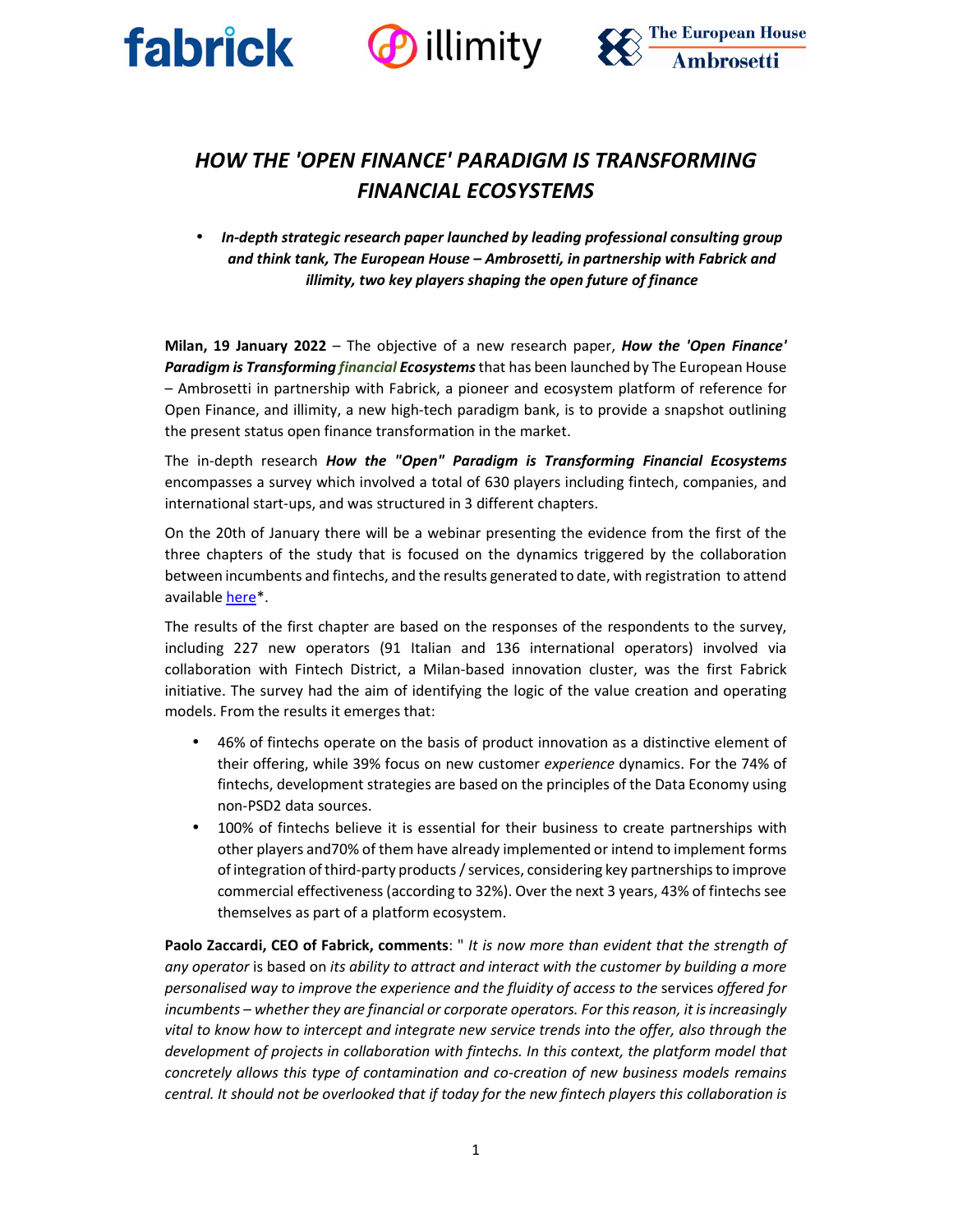



*a commercial boost, soon it may be the traditional players who will find it in fintech. The more banks and corporates will be involved in collaboration projects today, the more tomorrow they will have the strength to continue to design and manage equal partnerships".*

This view is also consistently reflected in the responses collected among the incumbent banks. Further data gathered in the survey from respondents shows:

- 48% of incumbent banks say they recognise in the collaboration with the fintechs the possibility of having innovative solutions and as many as 52% recognise their ability to develop disruptive technologies fundamental for product innovation. As a result, 57% of incumbents felt that the fintech offering enables them to gain significant advantages in their cost structures, and 25% also saw the possibility of greater service attractiveness.
- Interesting evidence also emerged from the survey conducted on the Neobank segment for which partnerships or integrations with fintechs represent an opportunity to grow for as much as 44%, reducing the time-to-market according to 31%.

**Carlo Panella, Head of Direct Banking at illimity, comments:** *"The financial sector is at the center of great changes and equally great opportunities. New technologies and rules have revolutionised traditional logic and today we are faced with an open world, which involves actors from the most diverse industries. Starting new forms of collaboration in Open Finance is the key to creating value for society, offering innovative services capable of satisfying emerging needs. illimity has interpreted this model from the outset by forging partnerships with non-financial operators through illimitybank with companies such as Mimoto and Fitbit, or by integrating the offer with the insurance offer of Helvetia and AON. We recently created the Sport and Health App, to connect Italians to sport, and announced collaborations with Amazon, to contribute to the digitization of SMEs, and with Eni, by joining the Open-es platform for sustainable development. of businesses. With the joint venture in Hype we have also enabled a real exchange of skills, services and products - from the aggregation of accounts, through the psd2, to access to the deposit accounts of illimitybank - with the aim of accelerating the growth of the first fintech Italian. We intend to be part of a change that is only just beginning and, for this reason, illimity is constantly working to develop new models from a "bank as a platform" perspective. We are therefore happy to have collaborated in the realization of this Research together with partners of the highest level ".* 

- Finally, Fintechs are also central to the development strategies of businesses, 81% of businesses consider them fundamental to integrating the concept of Embedded Finance into their offerings.
- As well as for startups, 87% of which say they want to integrate financial products by collaborating with fintechs to develop customized solutions (42%) and create innovation ecosystems (37%).

**Valerio De Molli, Managing Partner & CEO of The European House – Ambrosetti, said:** *"Data, APIs and artificial intelligence must be considered the tools behind new offerings, new business models and new ecosystems.* 

*"More than 650 stakeholders, involved by The European House - Ambrosetti in the surveys (630 players including Fintech, Neobank, Companies and Startups) and in the interviews (over 20*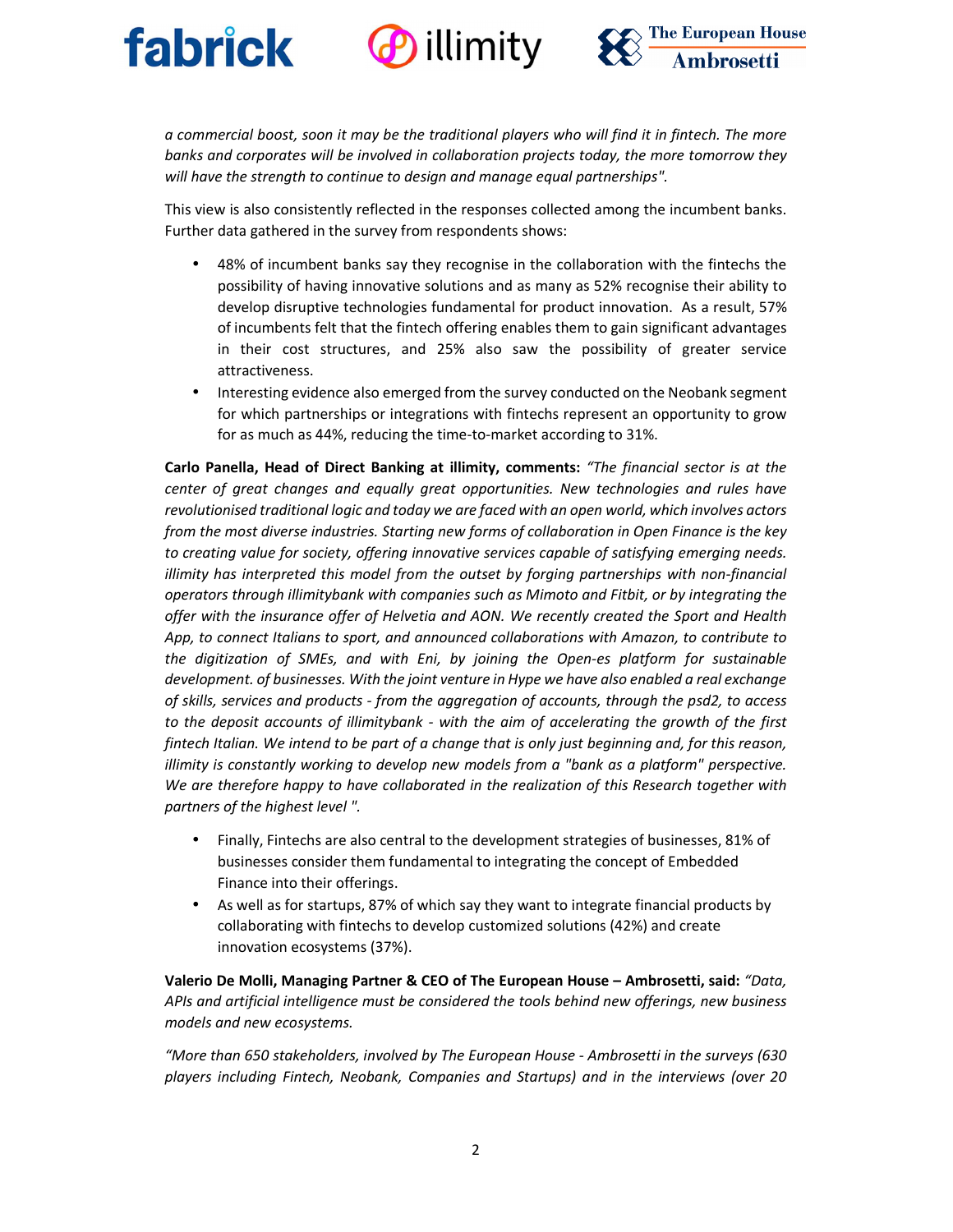





*incumbent banks), have validated the ecosystem model of Open Finance development that sees Fabrick and illimity as protagonists. For the benefit of the whole country-system, there is an opportunity to promote a very broad ecosystem development with the support of both public actors, as regulators, and private actors. The development of Open Finance according to a platform paradigm addresses the demands of companies and new generations of consumers who require smart services and products that are seamlessly accessible between different devices and capable of offering a 360 ° user experience".* 

*Following the upcoming webinar on January 20, of the presentation of evidence from the first of the three chapters of the research – the overall results of the research in its entirety will be completed and presented during the 33rd edition of the workshop "The Scenario of Economics and Finance" of The European House – Ambrosetti, which will be held on 1 and 2 April.*

*\*\*\** 

## **Notes to editor:**

\* The webinar will be held in Italian and simultaneous audio translation will be availible for international participants joining. To gain access to this R.S.V.P. Carmen Lojacono (tel. 02 46753274 - club@ambrosetti.eu) Registration will be accepted subject to availability

#### **The European House - Ambrosetti**

The European House - Ambrosetti is a professional group of about 280 professionals active since 1965 and has grown significantly over the years thanks to the contribution of many Partners, with numerous activities in Italy, Europe and the world. The Group has three offices in Italy and several foreign offices, as well as other partnerships around the world. His strong expertise is the ability to support companies in the integrated and synergistic management of the four critical dynamics of value generation processes: See, Design, Implement and Enhance.

For more than 50 years alongside Italian companies, every year we serve about 1,000 clients in Consulting, carrying out more than 200 Studies and Strategic Scenarios addressed to national and European institutions and companies and about 120 projects for entrepreneurial families. To these numbers are added about 3,000 national and international experts who every year are involved in the 500 events held for over 10,000 managers accompanied in their growth paths.

The Group benefits from an invaluable heritage of international relations at the highest level in the various sectors of activity, including the heads of the main international institutions and individual countries.

The European House - Ambrosetti has also been nominated in 2021, for the eighth consecutive year - in the "Best Private Think Tanks" category - 1st Think Tank in Italy, 4th in the European Union and among the most respected independents in the world out of 11,175 globally in the latest edition of the "Global Go To Think Tanks Report" of the University of Pennsylvania. The European House – Ambrosetti has been recognized by the Top Employers Institute as one of the 112 Top Employer 2021 companies in Italy. For more information, visit the www.ambrosetti.eu website and follow us twitter.com/Ambrosetti

#### **Fabrick**

Fabrick is the open financial ecosystem created to promote Open Finance through the development of innovative digital services, based on the logic of Open Banking. The reality, which operates internationally, allows collaboration between the different actors to co-create solutions that respond to the increasingly advanced needs of end users. Founded in June 2018 for having foreseen well in advance the advantages that the technological and regulatory revolution could bring to all the players in the system, Fabrick supports its customers - banks, institutions, fintechs, large corporations, SMEs, top merchants and startups operating in any sector - in the development of Open Banking and Open Payments projects and providing consultancy. The company has obtained from the Bank of Italy the authorization to operate as a Payment Institution thus adding a further piece to its role as enabler of new business models, it can in fact exercise the activities of Account Information Service Provider (AISP) and Payment Order Service Provider (PISP) to propose "turnkey" solutions and make its license available to customers in "as a service" mode. www.fabrick.com